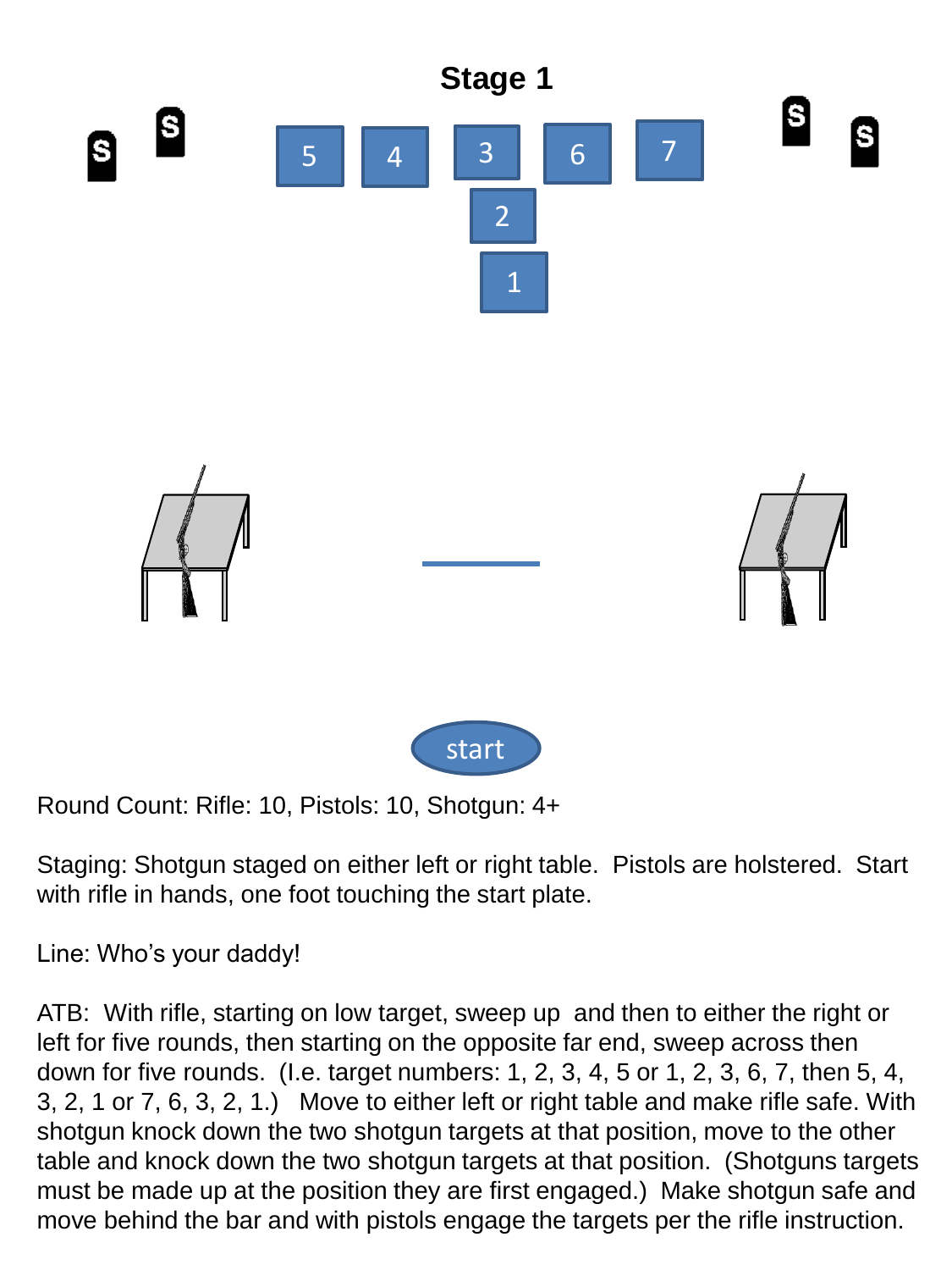

Round Count: Rifle: 10, Pistols: 10, Shotgun: 4+

Staging: Shotgun staged on either left or right table. Pistols are holstered. Start with rifle in hands, one foot touching the start plate.

Line: Who's your mommy!

ATB: With rifle, place at least one round on each target for ten rounds. Move to either left or right table and make rifle safe. With shotgun knock down the two shotgun targets at that position, move to the other table and knock down the two shotgun targets at that position. (Shotguns targets must be made up at the position they are first engaged.) Make shotgun safe and move behind the bar and with pistols engage the targets per the rifle instruction.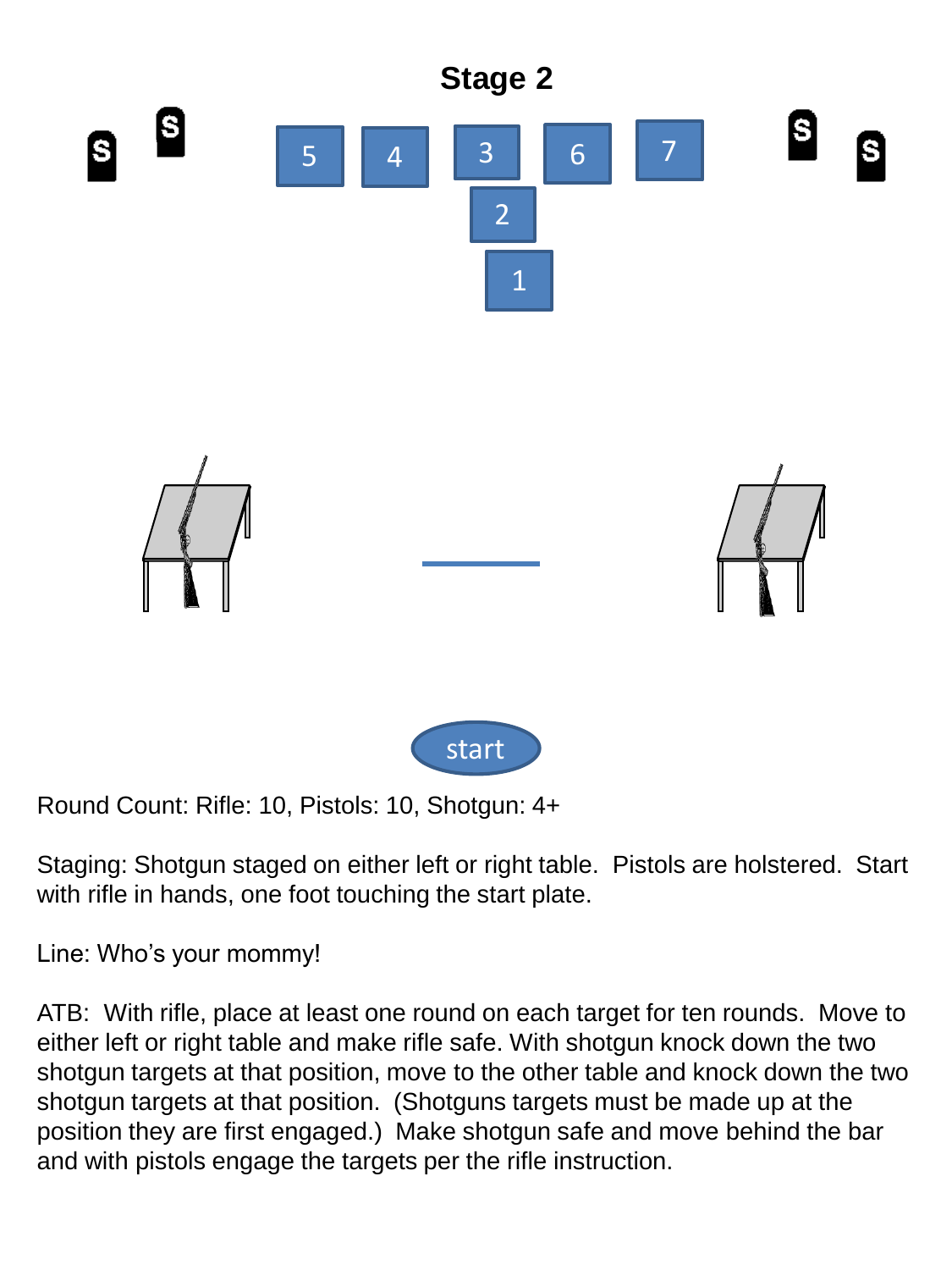

Rifle = 10, Pistols = 10, Shotgun =  $4+$ 

Staging: Pistols holstered, rifle staged on middle table and shotgun on left table. Start at either end table, both hands touching, but not holding a gun(s).

Line: Card cheat!

ATB: If starting at left table knock down the four shotgun targets in any order. Move to middle table and with rifle alternate between the two outer targets for five rounds and likewise between the two inner targets. Move to right table and with pistols engage the pistol targets per the rifle instructions.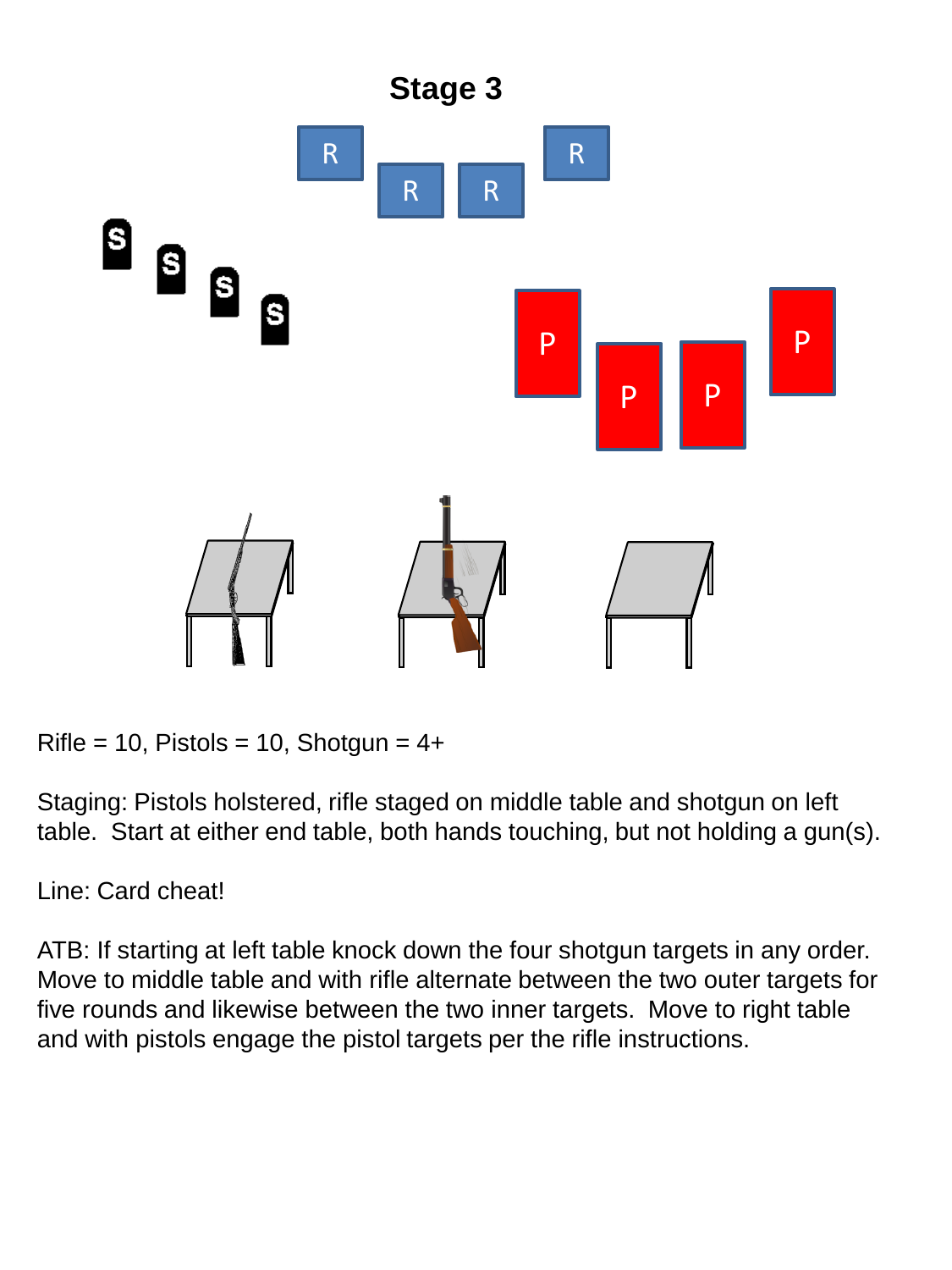

Rifle = 10, Pistols = 10, Shotgun =  $4+$ 

Staging: Pistols holstered, rifle staged on middle table and shotgun on left table. Start at middle table, both hands on table, not touching the rifle.

Line: Fill your hand, you SOB!

ATB: With rifle, starting on any target engage the rifle targets in a ten round continuous Nevada sweep. Move to table of choice, if going to the right table, engage the pistol targets per the rifle instructions. Move to left table and with shotgun knock down the four shotgun targets in any order.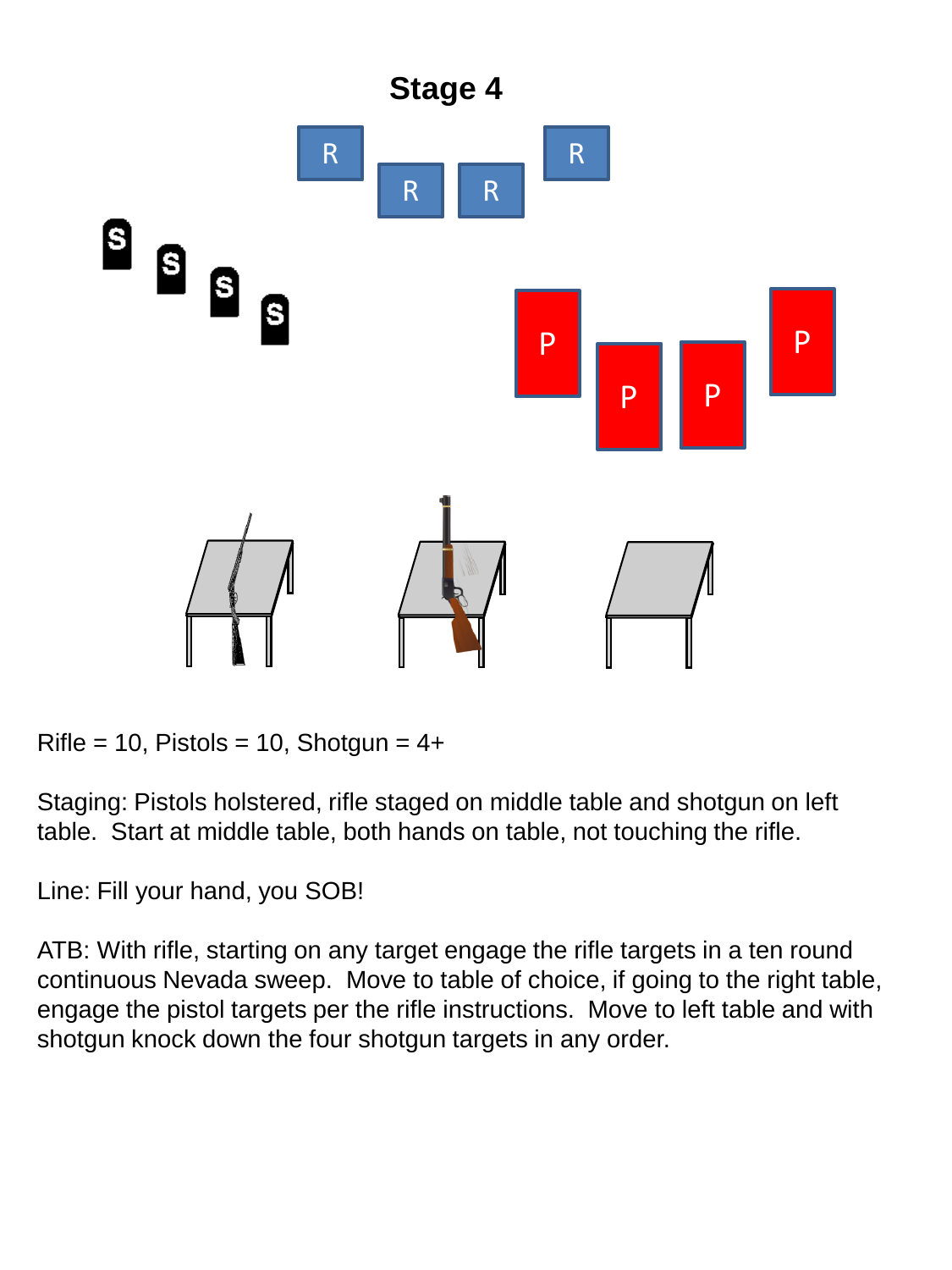

Rifle = 10, Pistols = 10, Shotgun =  $6+$ 

Staging: Pistols holstered, rifle on left table, shotgun on right table. Start standing a position of choice, hands at low surrender.

Line: Who goes there!

ATB: If starting at left position, with pistols, engage the pistol targets in two separate 2-1-2 sweeps. Move to left table and with rifle engage the rifle targets per the pistol instructions. Move to right table and with the shotgun knock down the six shotgun targets in any order.